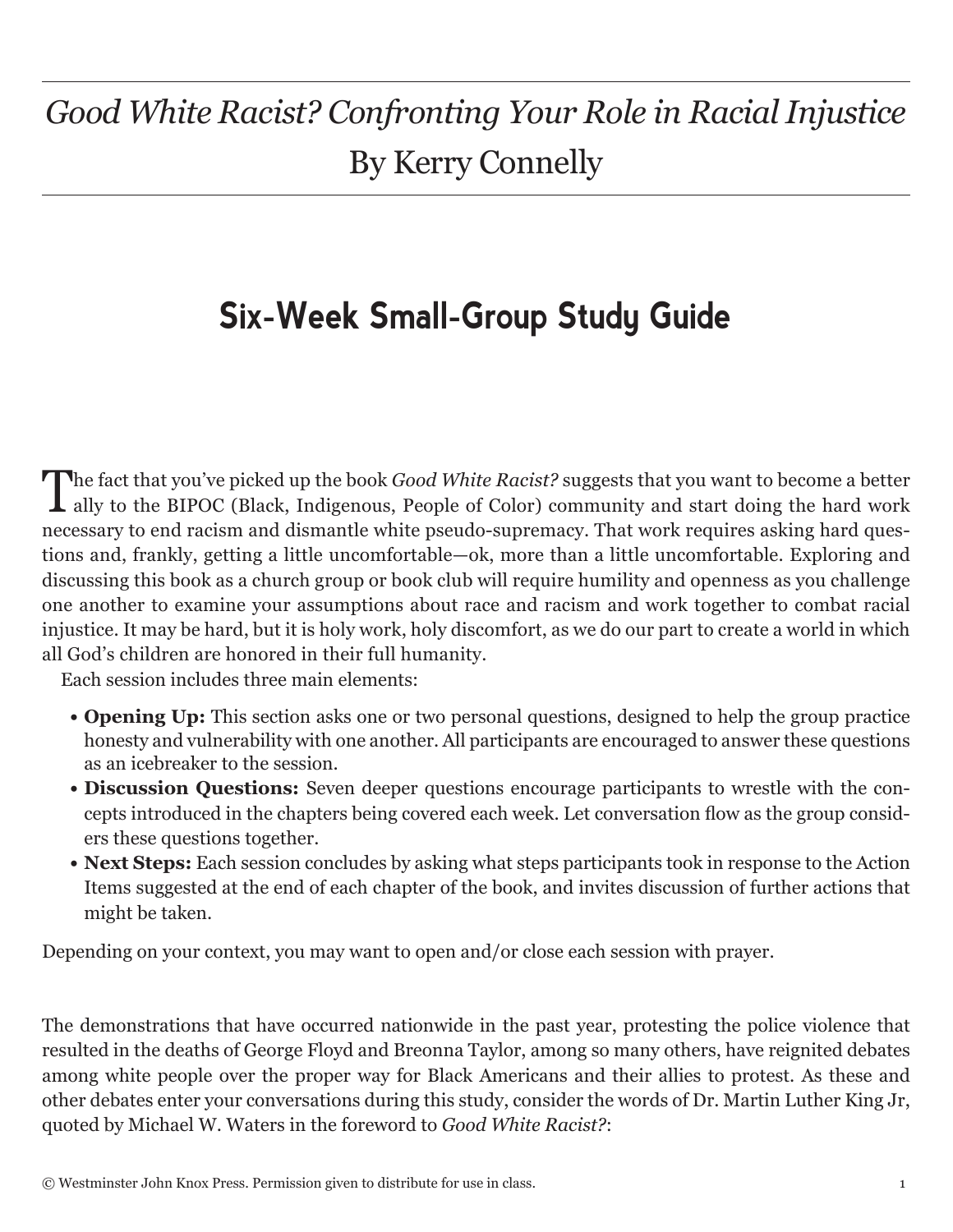I must confess that over the past few years I have been gravely disappointed with the white moderate. I have almost reached the regrettable conclusion that the Negro's great stumbling block in his stride toward freedom is not the White Citizen's Counciler or the Ku Klux Klanner, but the white moderate, who is more devoted to "order" than to justice; who prefers a negative peace which is the absence of tension to a positive peace which is the presence of justice.<sup>1</sup>

May those of us who extol moderation remember these words and strive to become not a stumbling block to freedom but a passionate ally in the pursuit of justice. May the readings and discussions of the next six weeks be a big step in that direction.

<sup>1.</sup> Excerpt from Martin Luther King Jr., "Letter from Birmingham Jail." Reprinted by arrangement with The Heirs to the estate of Martin Luther King Jr., c/o Writers House as agent for the proprietor, New York, NY. Copyright 1963 Dr. Martin Luther King Jr.; copyright renewed 1991 Coretta Scott King.

<sup>©</sup> Westminster John Knox Press. Permission given to distribute for use in class. 2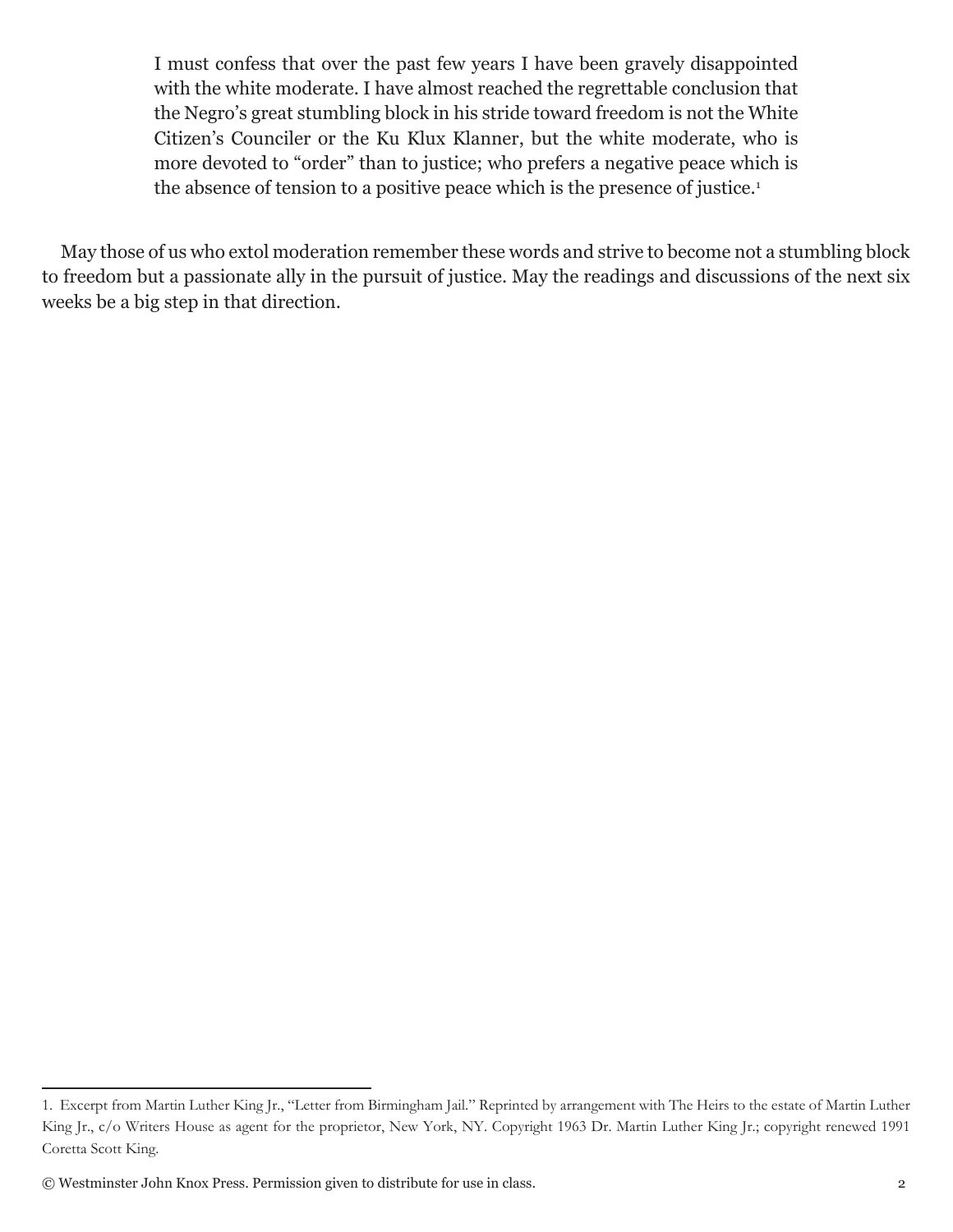# **WEEK 1 – LET'S TALK ABOUT RACE READ: INTRODUCTION, CHAPTER 1, AND CHAPTER 2**

This session introduces the concepts of race, racism, whiteness, and privilege, while challenging participants to increase their tolerance for the discomfort that is common (particularly for white people) when talking about race.

### *Opening Up*

*Everyone is encouraged to answer these questions. Introduce yourself to the group as you do so.*

What scares or worries you most about discussing race and racism? Knowing that these conversations will likely be at least somewhat uncomfortable for you, how will you stay motivated to continue listening, learning, and challenging yourself?

### *Discussion Questions*

- **1.** What does it mean to consider something "good"? Is something automatically bad if it is not good? How does our difficulty holding two things in tension make it difficult to talk about tough subjects and honestly assess things?
- **2.** Do you find it difficult to think about violence and cruelty in the history of the U.S.—things like genocide of indigenous people and the long history of slavery that began in 1619? How might the U.S. be different if we could simultaneously honor the positive and lament the negative?
- **3.** On page 14, the author outlines three types of racism: institutional, individual, and systemic. Why do we tend to focus on racism on an individual level—certain people's bigotry, or "one bad cop," rather than looking at the systems that perpetuate inequality? Knowing that racism is more than personal animosity, do you identify with the author's description that follows of good white racists?
- **4.** When news breaks of a police officer shooting an unarmed Black person, or violence that erupts in the context of protest, how do you process that news? Do you notice any implicit biases at play, like the author describes on page 23?
- **5.** Did it surprise you to read that race is an invented, fluid, or arbitrary concept? Why do you think the definition of who counted as white evolved so much over the centuries from the Age of Discovery to the 20th century? Is race really about the color of your skin, or is it about something else?
- **6.** In Chapter 1, the author shares a story about her mother babysitting a Black boy who was then mistreated by her neighbor. What are some of your earliest memories around race? What messages (spoken or unspoken) did you receive around racial difference when you were growing up? Did those messages include elements of tribalism, fear, or shame, as the author describes in Chapter 2?
- **7.** Why do we need to talk about whiteness in order to combat white pseudo-supremacy? Is it possible to achieve equality for BIPOC without examining whiteness?

### *Next Steps*

Each chapter ends with a list of Action Items. Take turns sharing any "Learn," "Think," or "Act" steps you took from the lists that appeared at the end of Chapter 1 or Chapter 2.

Suggestions included following some BIPOC leaders and educators on social media, learning more about your own heritage, and making an effort to notice your own racist thought patterns when watching the news or interacting with others.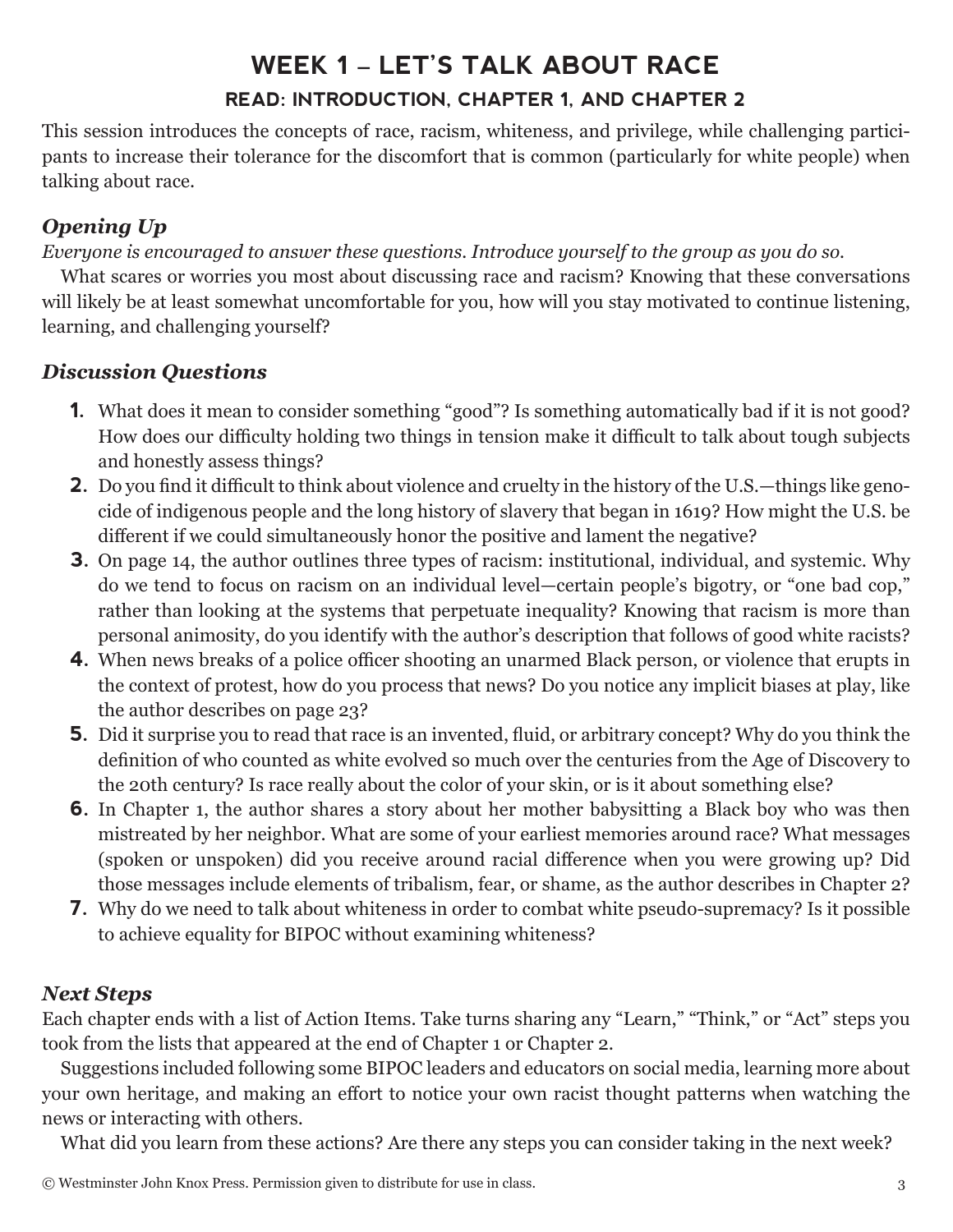# **WEEK TWO – STEALTHY RACISM READ: CHAPTER 3 AND CHAPTER 4**

This session examines the invisible ways in which whiteness exerts its power through gaslighting, defensiveness, and oppressive language structures, and how these things reinforce the status quo.

### *Opening Up*

*Everyone is encouraged to answer these questions.*

What is your attitude or approach to controversy on social media? Do you avoid posting or commenting on anything that might cause conflict? Are you bold in sharing things and engaging in intense dialogue, or do such conversations make you anxious?

### *Discussion Questions*

- **1.** Have you ever been on the receiving end of a microaggression (e.g. "you're a great leader, for a woman")? Can you think of a time you may have committed one against someone else?
- **2.** Were you familiar with the concept of psychological manipulation known as gaslighting? How would you feel if you had a legitimate concern and someone suggested you were wrong, bad, or simply imagining things? Have you witnessed any interactions like this in a racialized context?
- **3.** The author says that reactions to Colin Kaepernick and the Take a Knee movement are intentionally missing the point. Do you agree? Intentional or not, how can we help racial injustice (i.e., the point) not be overshadowed by emphasis on the flag, anthem, and military?
- **4.** It may seem hard to believe or admit that we are "tools for the empire," as the author says on page 44. Why do you think so many white people choose not to speak out against overt racists shouting slurs or pointing weapons at unarmed protestors? What makes us more likely to defend police officers who kill unarmed Black people than to demand justice?
- **5.** Phrases like "not all white people," "not all cops," and "all lives matter" may ring true for some, but they are not helpful. How do these responses detract from legitimate concerns that BIPOC are expressing?
- **6.** It is a mark of privilege to have your own language and dialect be considered the standard or official language. How have you seen language, silencing, and "political correctness" play out in racial dynamics recently?
- **7.** Let's check in on our discomfort level. The fourth of the author's Four Ds is "disappear," a response that can be tempting when conversations get too uncomfortable. What might help you "stay in the room" when you are tempted to disappear?

### *Next Steps*

Take turns sharing any "Learn," "Think," or "Act" steps you took from the lists of Action Items that appeared at the end of Chapters 3 and 4.

Suggestions included researching the racist origins of some common phrases, reflecting on the Four Ds, and sticking around to simply listen and learn when BIPOC are describing their racial experiences.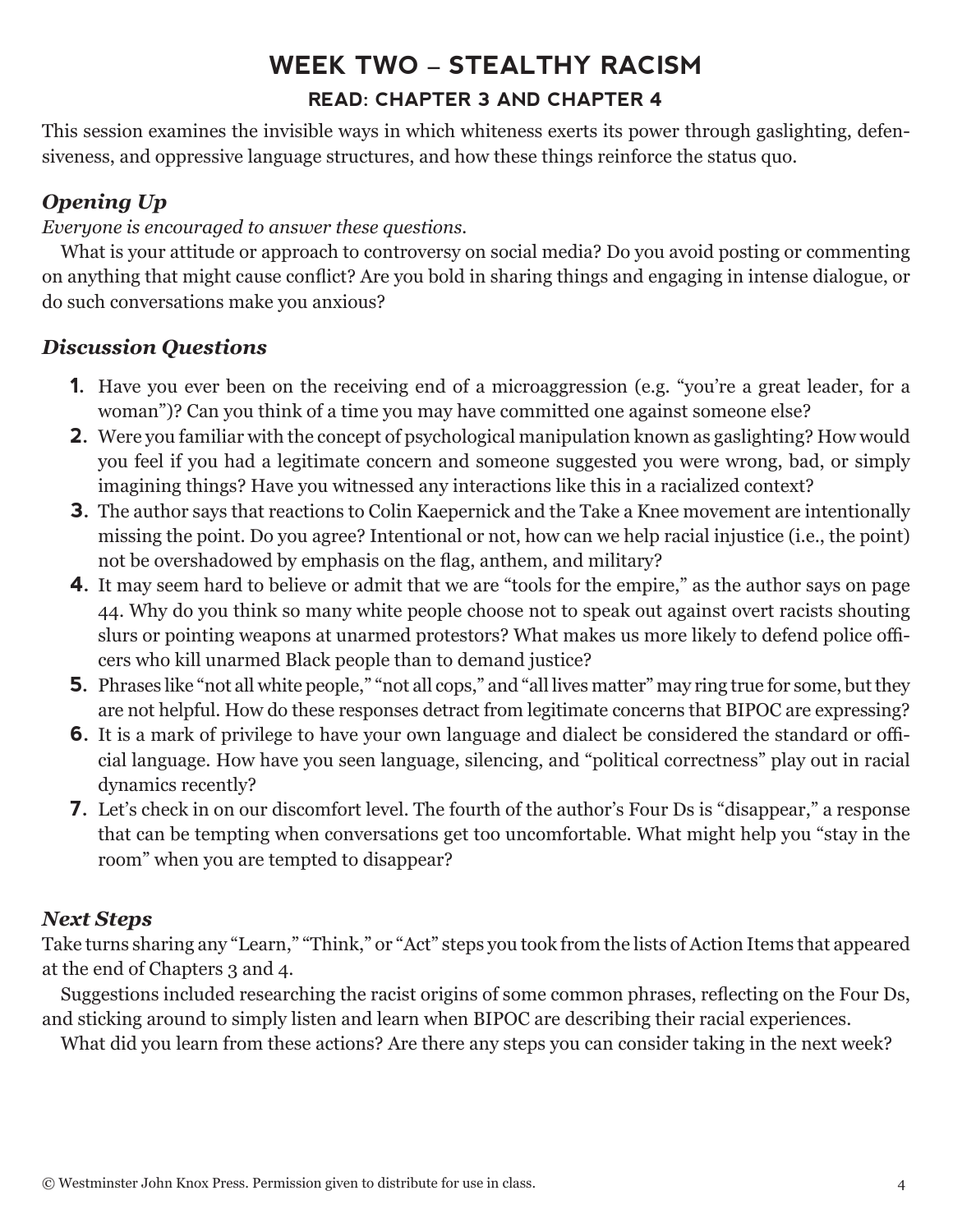# **WEEK 3 – DEBUNKING OUR MYTHS READ: CHAPTER 5 AND CHAPTER 6**

In this session, we'll begin to understand how our education systems reinforce the white-dominant status quo and perpetuate myths that end up being used as justifications by many good white racists to maintain their own comfort levels and persistent racist behaviors—even while claiming to despise racist ideology.

### *Opening Up*

*Everyone is encouraged to answer these questions.*

What do you remember observing about race when you were in grade school? How diverse was your school? What did you learn about the history of BIPOC communities in the U.S.?

#### *Discussion Questions*

- **1.** In what ways has education in the U.S. been designed to support the status quo? How was this apparent in our history, and how do you see it playing out still today?
- **2.** Black boys tend to be more harshly disciplined in school, and more harshly policed as adults. Why is this? How are white boys and men treated differently when committing the same infractions?
- **3.** How does our emphasis on niceness contribute to racism? How is this connected to diversity education or multicultural celebrations?
- **4.** What are the children in your life learning about American history and literature as it relates to race? What changes would you make to the curriculum?
- **5.** Of the justifications discussed in Chapter 6, which have you heard before? Have you ever asserted any of these things?
- **6.** How did slavery benefit even whites who did not own slaves? How does that legacy continue today, even for those of us whose ancestors did not own slaves?
- **7.** Why is a strategy of "stop talking about race and racism will go away" not effective? What does happen when we refuse to talk about race or claim not to see color?

#### *Next Steps*

Take turns sharing any "Learn," "Think," or "Act" steps you took from the lists that appeared at the end of Chapters 5 and 6.

Suggestions included searching your public school system's websites for BIPOC leaders and perspectives and practicing how to respond when you hear someone using racist justifications to dismiss legitimate concerns.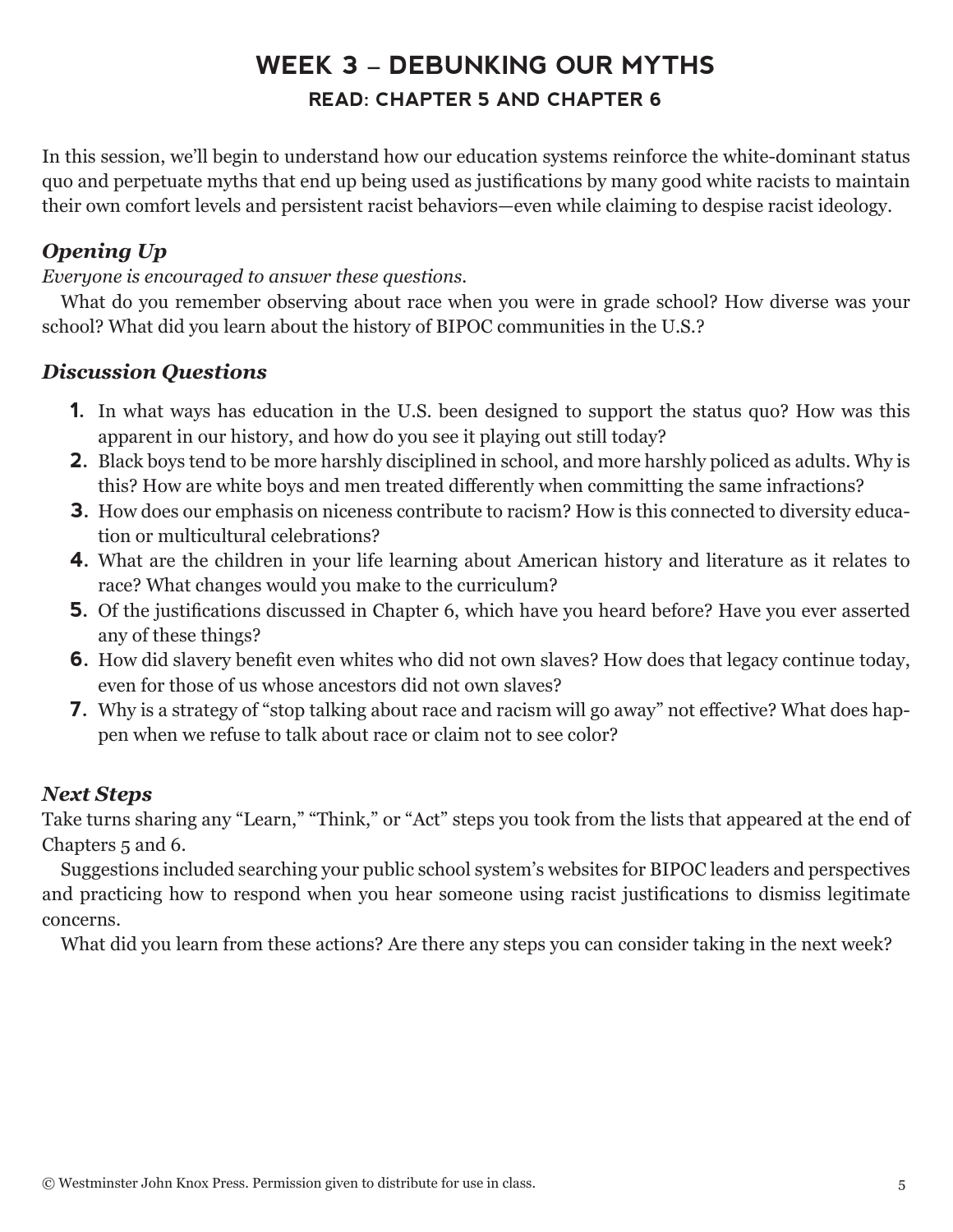# **WEEK 4 – OWNERSHIP AND INJUSTICE READ: CHAPTER 7 AND CHAPTER 8**

This session is a deep dive into the justice system, its impact on people of color, and the power that white people carry in public space. From suspicion in stores and coffeeshops to arrest and incarceration, people of color have very different, very damaging, experiences.

### *Opening Up*

*Everyone is encouraged to answer these questions.*

Have you ever called the police for assistance or to report a crime? What was the context? In retrospect, do you notice any racial dynamics in play?

#### *Discussion Questions*

- **1.** Considering the social contract that guides and restrains our behavior, what differences do you notice in expectations and repercussions between Black people and white people navigating the same society?
- **2.** What "while Black" incidents have you heard about recently?
- **3.** Have you ever been surprised to see BIPOC in a certain neighborhood or establishment? Did you notice the racist assumptions in your reaction? Describe your thought process.
- **4.** In what ways have you seen news or entertainment media portray Black perpetrators differently from white perpetrators? How are their backgrounds, motives, and even their crimes described differently?
- **5.** The author describes a billboard she saw urging parents to "stop telling your children to fear [the police]." How do you talk about police in your home? Does pushing for accountability and changes in policing mean a person is anti-police?
- **6.** What are the consequences of white assumptions that Black men are inherently criminal? How do you think inequities in rates of stops, arrests, and sentencing could be remedied?
- **7.** Were you aware of the clause in the Thirteenth Amendment that permits slave labor for convicted felons? While there are some benefits for prisoners to have work experiences while incarcerated, do you believe that the incentives this system gives courts and corporations to imprison more people are just?

#### *Next Steps*

Take turns sharing any "Learn," "Think," or "Act" steps you took from the lists that appeared at the end of Chapters 7 and 8.

Suggestions included reflecting on how you would feel if you were policed the way BIPOC are, preparing an action plan for if you ever witness someone being policed in this way, and writing to companies that benefit from prison labor.

Are there any steps you can consider taking in the next week?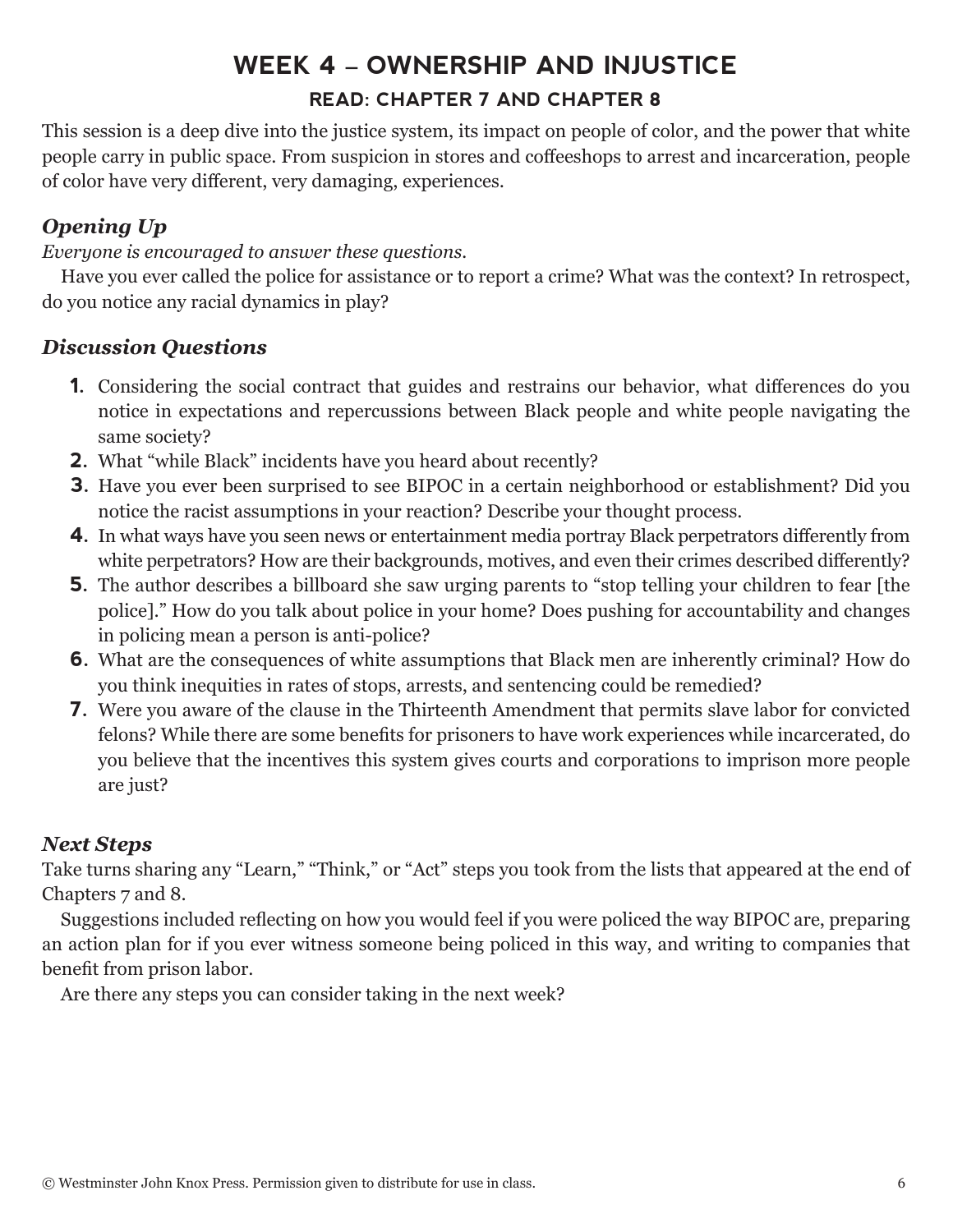# **WEEK 5 – DOMINION AND DIVERSITY READ: CHAPTER 9 AND CHAPTER 10**

This session continues the concept of the white ownership of space and the ways in which white society consumes bodies of color. We will also dive into the role of white Christianity in perpetuating racism.

### *Opening Up*

*Everyone is encouraged to answer these questions.*

How diverse is your personal web of relationships (friends, family, workplace, etc.)? How diverse is your church?

### *Discussion Questions*

- **1.** What areas of your city are historically Black? Do you know the history of how that came to be, and whether redlining, gentrification, or mid-century urban planning played a role?
- **2.** On page 121, the author says, "The concept of white dominion over Black and Brown bodies is deeply embedded in the Christian faith." Do you agree? Why or why not?
- **3.** What products or entertainments do you or your family consume that use BIPOC faces and/or cultures but do not profit or authentically reflect the people in those communities? Think in terms of food, sports teams, costumes, holidays, fashion, and so forth.
- **4.** Have you ever used a relationship with a member of the BIPOC community to justify yourself (e.g.. "I have Black friends!") or absolve your guilt (e.g., "You don't think I'm racist, do you?")?
- **5.** Have you ever experienced "good intentions" going awry in your relationships with people of color? How did you work through the awkwardness or embarrassment that followed?
- **6.** How do you think white Christians in the past justified excluding Black Christians from their pews and their communion tables? How does token diversity in churches today (a Latino youth minister, BIPOC faces on the website, or a Black gospel song performed by a mostly white choir) stand in the way of real justice and antiracism work?
- **7.** What do you think Jesus would say about the state of racial justice in the U.S. today? How do you think the church could practice repentance for its complicity in racism?

### *Next Steps*

Take turns sharing any "Learn," "Think," or "Act" steps you took from the lists that appeared at the end of Chapters 9 and 10.

Suggestions included researching the geographic and demographic history of your city and speaking up about racism and the need for antiracist work in your church.